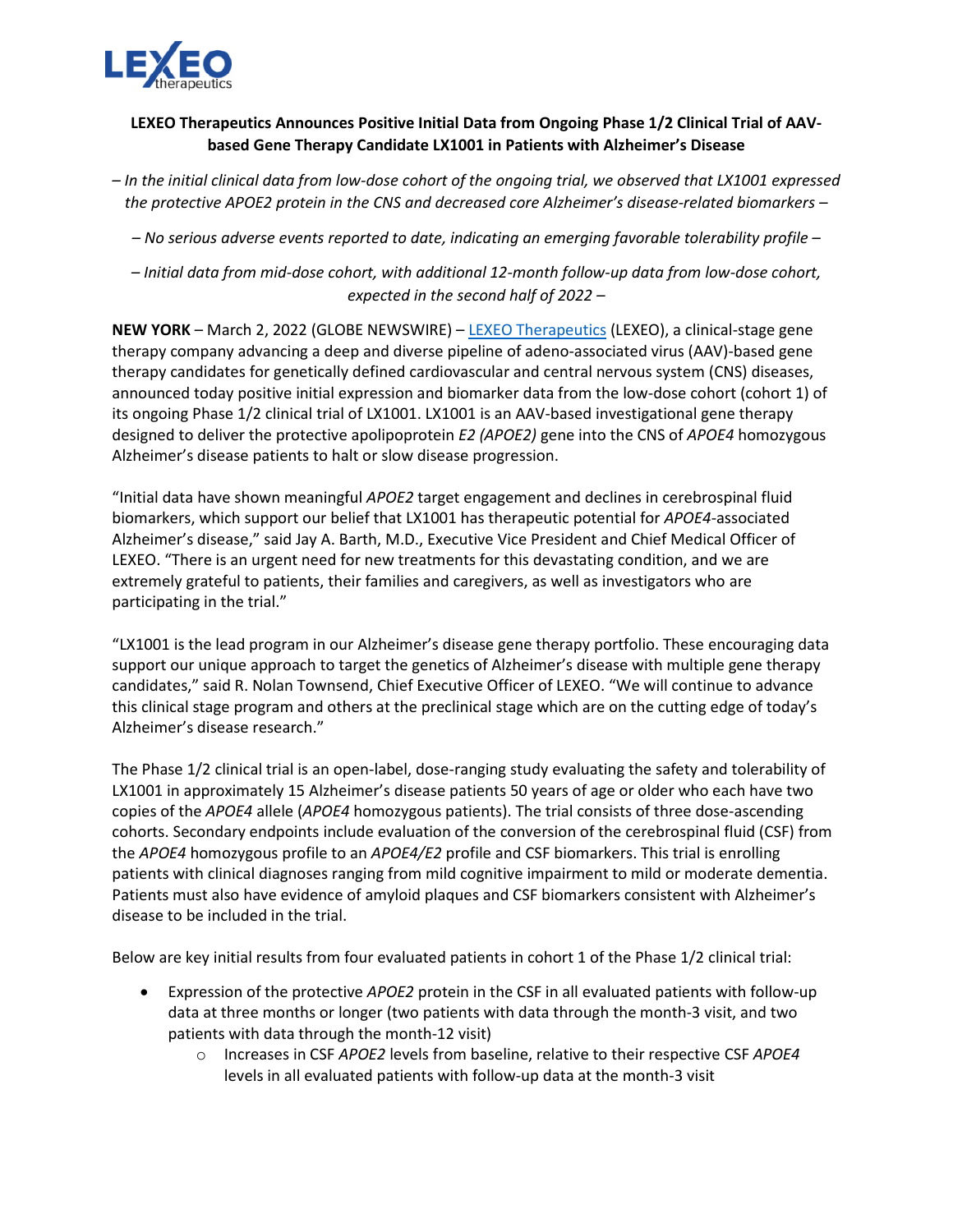

- o Increases in CSF *APOE2* levels from baseline, relative to their respective CSF *APOE4* levels in the two patients with follow-up data at the month-12 visit
- Declines in CSF core biomarkers total tau (T-tau) and phosphorylated tau (P-tau) protein levels relative to baseline in the two patients with data through the month-12 visit
	- $\circ$  T-tau and P-tau protein levels are widely accepted biomarkers that reflect key pathological changes in the brain of Alzheimer's disease patients, such as accumulation of tau proteins that occur during the neurodegenerative process
- Generally well-tolerated with no serious adverse events to date

Initial data from the mid-dose cohort (cohort 2) and additional 12-month follow-up data from cohort 1 are expected in the second half of the year and will be presented at a future medical conference.

## **About LX1001**

LX1001 is an AAV-based gene therapy candidate designed as a one-time treatment delivering a protective *APOE2* gene into the CNS for the treatment of *APOE4*-associated Alzheimer's disease. LX1001 is designed to express the protective *APOE2* gene in the CNS of *APOE4* homozygous patients to potentially halt or slow the progression of Alzheimer's disease. LX1001 is being evaluated in an ongoing open-label, dose-escalation Phase 1/2 clinical trial and has been granted Fast Track designation by the U.S. Food and Drug Administration.

## **About** *APOE4***-Associated Alzheimer's Disease**

Alzheimer's disease is the leading cause of cognitive decline in late adult life and characterized by complex underlying pathology in the CNS. Currently, there are no treatments approved as diseasemodifying for Alzheimer's disease. Apolipoprotein E, or APOE, a lipid transport protein, is the major transporter of cholesterol in the brain. The prevalent APOE alleles include *APOE4, APOE3* and *APOE2*, with the *E4* allele increasing risk and reducing the age of onset and the *E2* allele decreasing risk and markedly delaying the age of onset of the disease. *APOE4* homozygous patients, individuals who have two copies of the *E4* allele, are at the highest risk and are approximately 15 times more likely to develop Alzheimer's disease than the general population.

## **About LEXEO Therapeutics**

LEXEO Therapeutics is a New York City-based, clinical-stage gene therapy company focused on addressing some of the most devastating genetically defined cardiovascular and central nervous system diseases affecting both larger-rare and prevalent patient populations. LEXEO's foundational science stems from partnerships and exclusive licenses with leading academic laboratories at Weill Cornell Medical College and the University of California, San Diego, two preeminent institutions on the cutting edge of gene therapy research. LEXEO is advancing a deep and diverse pipeline of AAV-based gene therapy candidates in rare cardiovascular diseases, *APOE4*-associated Alzheimer's disease, and CLN2 Batten disease, and is led by pioneers and experts with decades of collective experience in genetic medicines, rare disease drug development, manufacturing and commercialization. For more information, please visit [www.lexeotx.com](https://www.lexeotx.com/) o[r LinkedIn.](https://www.linkedin.com/company/lexeo-therapeutics/?viewAsMember=true)

**Investor Contact:** Courtney Turiano, Stern IR (212) 698-8687 [Courtney.Turiano@sternir.com](mailto:Courtney.Turiano@sternir.com)

**Media Response:**